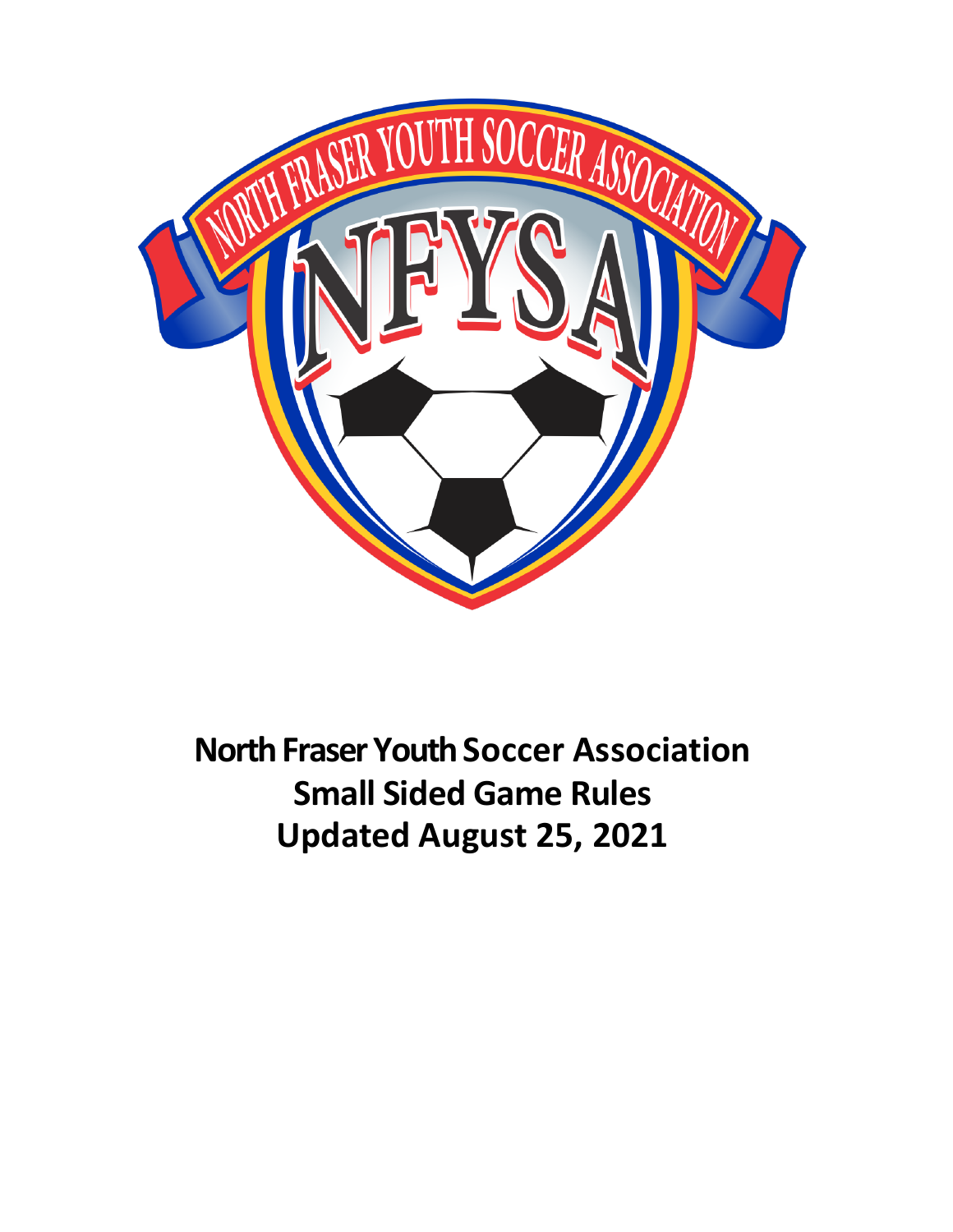# **GUIDELINES FOR MINI-SOCCER**

| <b>Age Group</b> | Min Width | <b>Max Width</b> | <b>Min Length</b> | <b>Max Length</b> |
|------------------|-----------|------------------|-------------------|-------------------|
| Under 8          | 30 Meters | 35 Meters        | 40 Meters         | 45 Meters         |
| Under $9$        | 30 Meters | 36 Meters        | 40 Meters         | 55 Meters         |
| Under 10         | 30 Meters | 36 Meters        | 40 Meters         | 55 Meters         |
| Under $11/12$    | 42 Meters | 55 Meters        | 60 Meters         | 75 Meters         |

Field size guidelines are as follows:

Goal size guidelines are as follows:

| Age Group     | <b>Goal Length</b> | <b>Goal Height</b> | <b>Option</b>           |
|---------------|--------------------|--------------------|-------------------------|
| Under 8       | 12 feet $/ 2.438$  | 6 feet $/ 1.83$    | <b>Anything Smaller</b> |
| Under $9/10$  | 12 feet $/ 2.438$  | 6 feet $/ 1.83$    | <b>None</b>             |
| Under $11/12$ | 18 feet / 5.486    | 6 feet $/ 1.83$    | None                    |

Ball sizes must conform to the table as set of below:

| Age Group        | <b>Under 8</b> | Under 9 Under 10 | <b>Under 11/12</b> |
|------------------|----------------|------------------|--------------------|
| <b>Ball Size</b> |                |                  |                    |

The duration of the games must conform to the table as set out below:

| <b>Age Group</b> | <b>Under 8</b> | Under $9/10$          | <b>Under 11/12</b>    |
|------------------|----------------|-----------------------|-----------------------|
| Duration         | 2 x 25 Minutes | $2 \times 25$ Minutes | $2 \times 30$ Minutes |
| <b>Half Time</b> | 5 Minutes      | 5 Minutes             | 5 Minutes             |

Number of players must conform to the table as set below:

| <b>Age Group</b> | <b>Under 8</b>         | Under $9/10$              | <b>Under 11/12</b> |
|------------------|------------------------|---------------------------|--------------------|
| Game Format      | $6 \times 6$ Including | $7 \text{ v}$ 7 Including | 8 v 8 Including    |
|                  | Goalkeeper             | Goalkeeper                | Goalkeeper         |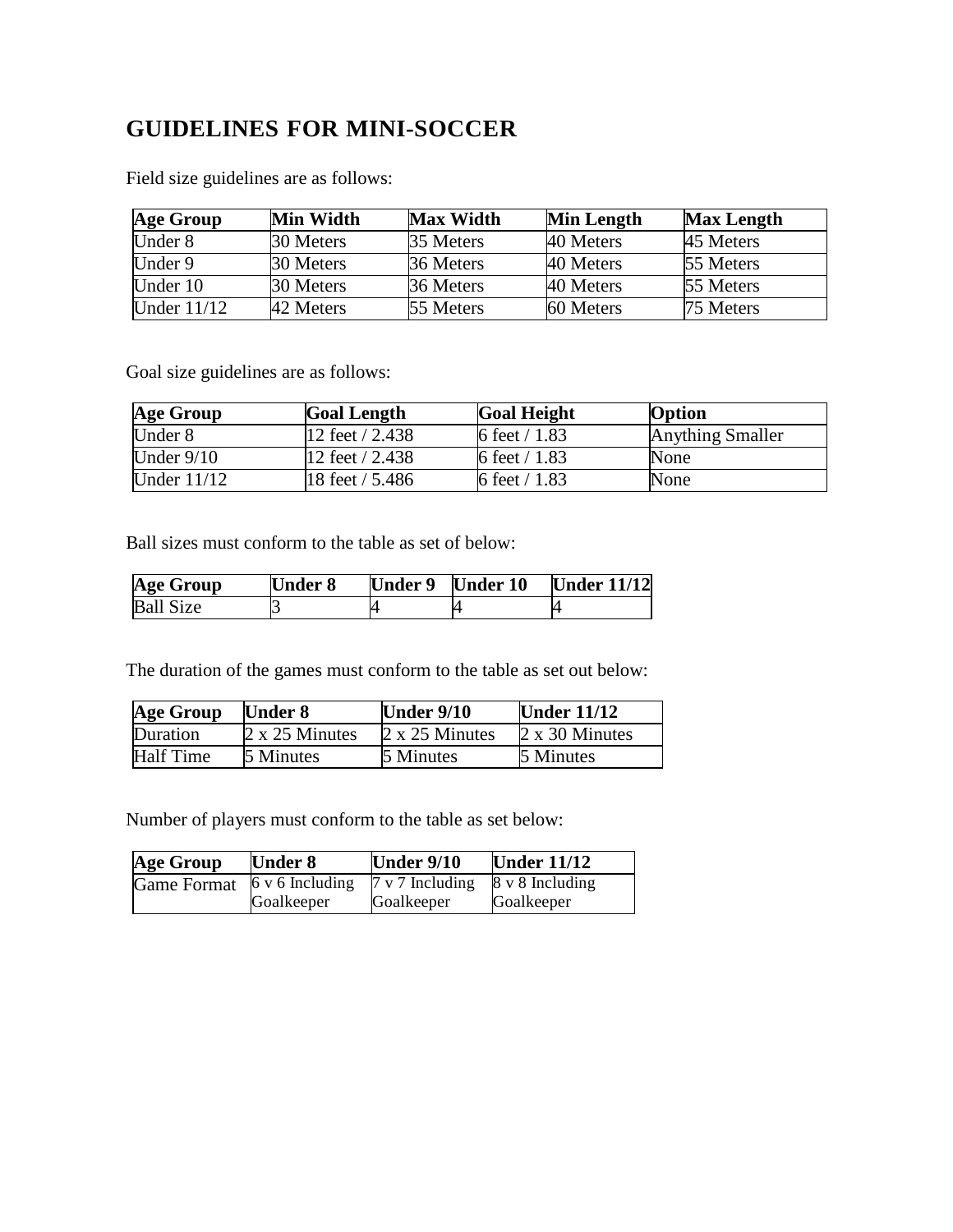# **\*\*In addition to the FIFA Laws of the Game, these additional guidelines set out by the North Fraser District should be followed:**

# **Under 8 Division**

# **Coaches on Field**

One coach is allowed on the field per team until Christmas Break. Beginning in January, no coaches should be on the field.

# **Goalkeeping Instruction**

One designated person can be behind the net assisting the goalie. The purpose of this parent/coach is to assist the goalie only. They should not be coaching the team.

# **Teams & Parents during the Game**

When at all possible, teams should be on one side of the field with parents on the other side. If teams are on the same side, coaches should only coach from their own half of the field. They should not cross in front of the opposing team bench.

# **Retreat Line**

When a team has a goal kick or the goalkeeper has ball in his/her hands, opposing team must retreat to half and cannot pursue the ball until:

- The ball is received by a teammate OR,
- The ball travels over the retreat line OR,
- The ball leaves the field of play

# **Encroachment of Retreat Line**

If the defending team encroaches across the retreat line before an opposition player touches the ball then the referee blows the play stopped and issues a re-take of the goal kick.

If the opposing team repeatedly infringes the retreat line, an indirect free kick shall be awarded from the place where the offence occurred for not respecting the restart.

# **Under 9 & Under 10 Division**

#### **Goalkeeping Instruction**

One designated person can be behind the net assisting the goalie. The purpose of this parent/coach is to assist the goalie only. They should not be coaching the team.

#### **Teams & Parents during Game**

When at all possible, teams should be on one side of the field with parents on the other side. If teams are on the same side, coaches should only coach from their own half of the field. They should not cross in front of the opposing bench.

#### **Retreat Line**

When a team has a goal kick or the goalkeeper has ball in his/her hands, opposing team must retreat to half and cannot pursue the ball until: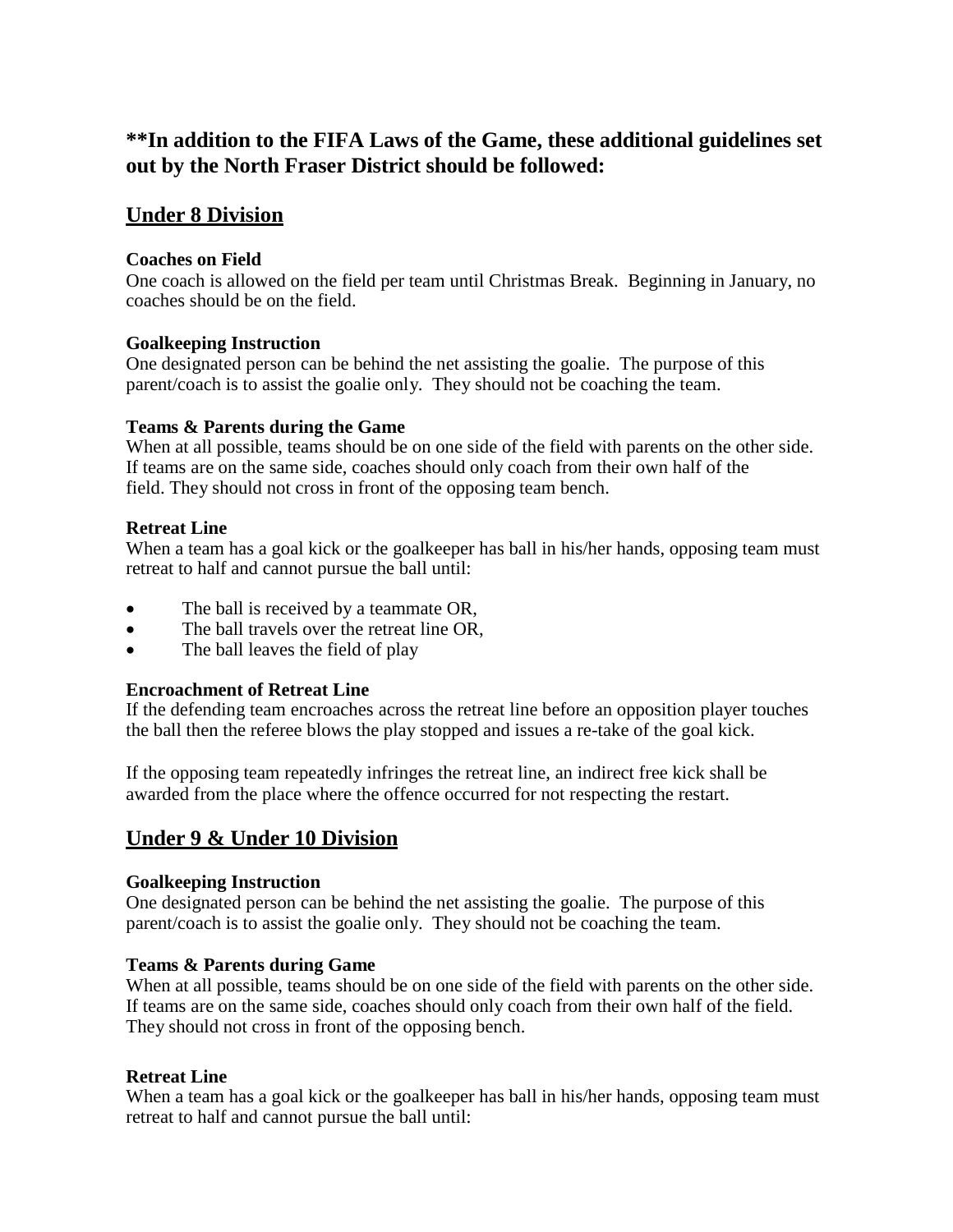- The ball is received by a teammate OR,
- The ball travels over the retreat line OR,
- The ball leaves the field of play

### **Encroachment of Retreat Line**

If the defending team encroaches across the retreat line before an opposition player touches the ball then the referee blows the play stopped and issues a re-take of the goal kick.

If the opposing team repeatedly infringes the retreat line, an indirect free kick shall be awarded from the place where the offence occurred for not respecting the restart.

# **Under 11 & Under 12 Division**

#### **Teams & Parents during the Game**

When at all possible, teams should be on one side of the field with parents on the other side. If teams are on the same side, coaches should only coach from their own half of the field. They should not cross in front of the opposing bench.

# **Retreat Line**

When a team has a goal kick, opposing team must retreat to 1/3 (offside) line and cannot pursue the ball until:

- The ball is received by a teammate OR.
- The ball travels over the retreat line OR,
- The ball leaves the field of play

#### **Encroachment of Retreat Line**

If the defending team encroaches across the retreat line before an opposition player touches the ball, then the referee blows the play stopped and issues a re-take of the goal kick.

If the opposing team repeatedly infringes the retreat line, an indirect free kick shall be awarded from the place where the offence occurred for not respecting the restart.

# **\*\*The following playing rules are BCSA recommended modifications to the FIFA Laws of the Game. Please note the charts at the top of the document where the North Fraser Clubs have agreed to comply with the same standards**

# **Under 8 Playing Rules**

#### **Law 1 – Field of Play: (See chart above)**

**Field Markings:** Distinctive lines not more than fifteen (15) centimeters wide. The field of play is divided into two halves by a halfway line. The center mark is indicated at the midpoint of the halfway line. A circle with a radius of five (5) meters is marked around it.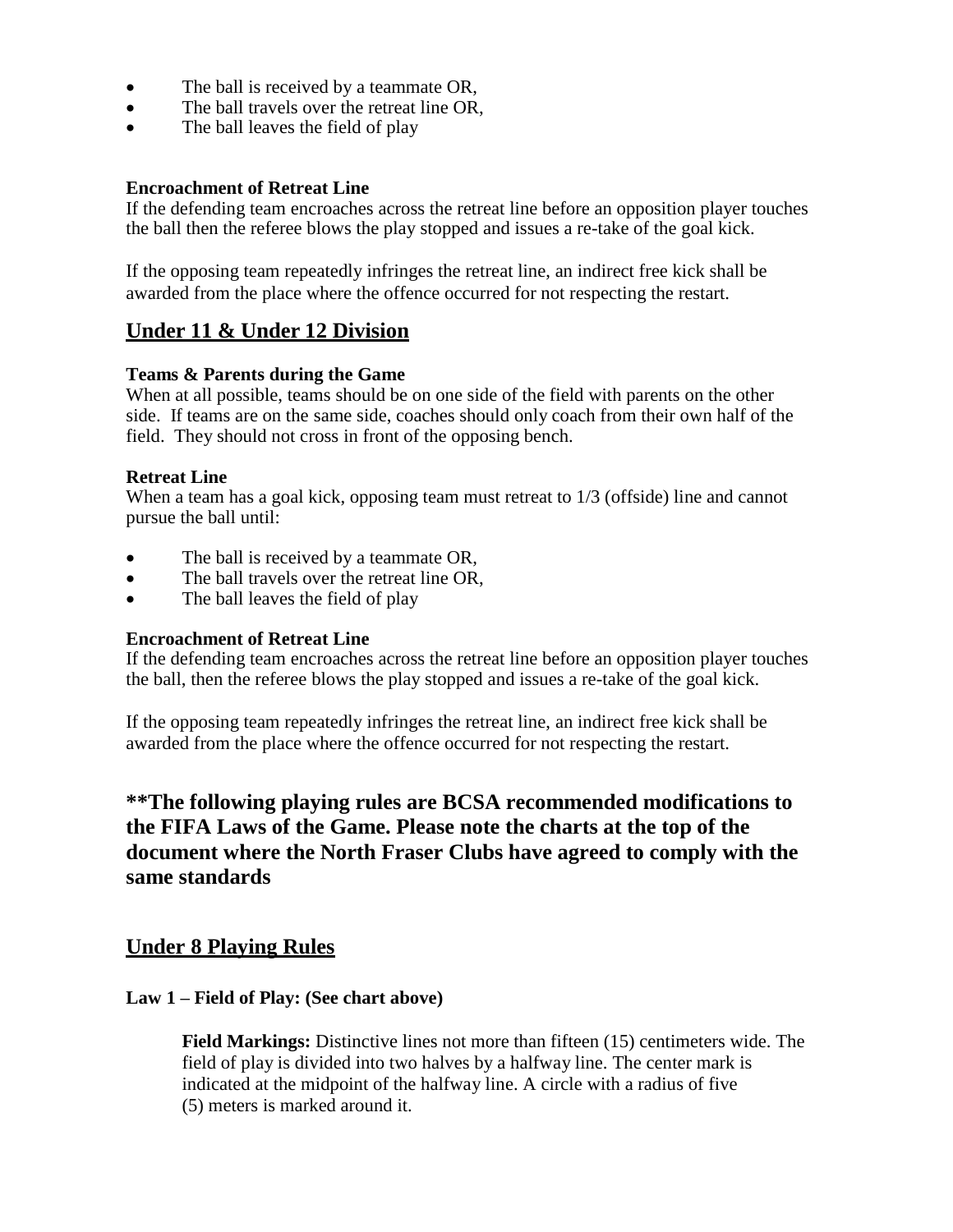**The Goal Area:** A Goal area is defined at each end of the field as follows: Two lines are drawn at right angles to the goal line, ten (10) meters from the inside of each goalpost.

These lines extend into the field of play for a distance of ten (10) meters and are joined by a line drawn parallel with the goal line. The area bounded by these lines and the goal line is the goal area.

# **The Penalty Area**: None

**Corner Flags:** None

# **The Corner Arc:** None

**Goals Posts:** Goals must be placed on the center of each goal line and measure 3.657 x 1.981 meters or 12 feet wide and 6.5 feet high.

# **Law 2 – The Ball:**

The ball must conform to FIFA standards and **must** conform to the FIFA inflation specifications. Size three (3) are to be used.

# **Law 3 – Number of Players: (See chart above)**

**Substitutions:** At any stoppage, substitutions are unlimited and must be done with the official's permission.

**Playing time:** All players SHALL play equal playing time.

#### **Law 4 – The Players Equipment:**

Conform to FIFA. Non-uniform clothing is allowed based on weather conditions, but uniforms must still distinguish teams. The goalkeeper should wear a colour that distinguishes him/her from both teams. Shin guards are mandatory and must be worn under the socks. Jewelry is not permitted.

#### **Law 5 – The Referee:**

A Small Sided Games referee or nominated person may be used. The referee's role is to keep players safe and ensure that the game is played under the "fair play" code. A SSG official can send a team official from the field if they fail to conduct themselves in a responsible manner.

# **Law 6 – The Assistant Referees:**

None required, the linespersons are nominated persons whose only role is to indicate the whole ball out of play. The referee decides to which team the throw in is awarded.

#### **Law 7 – Duration of Match: (See chart above)**

# **Law 8 – The Start and Restart of Play:**

Conform to FIFA, with the exception of the opponents of the team taking the kick-off are at least five (5) meters from the ball until it is in play. Dropped balls are not part of Small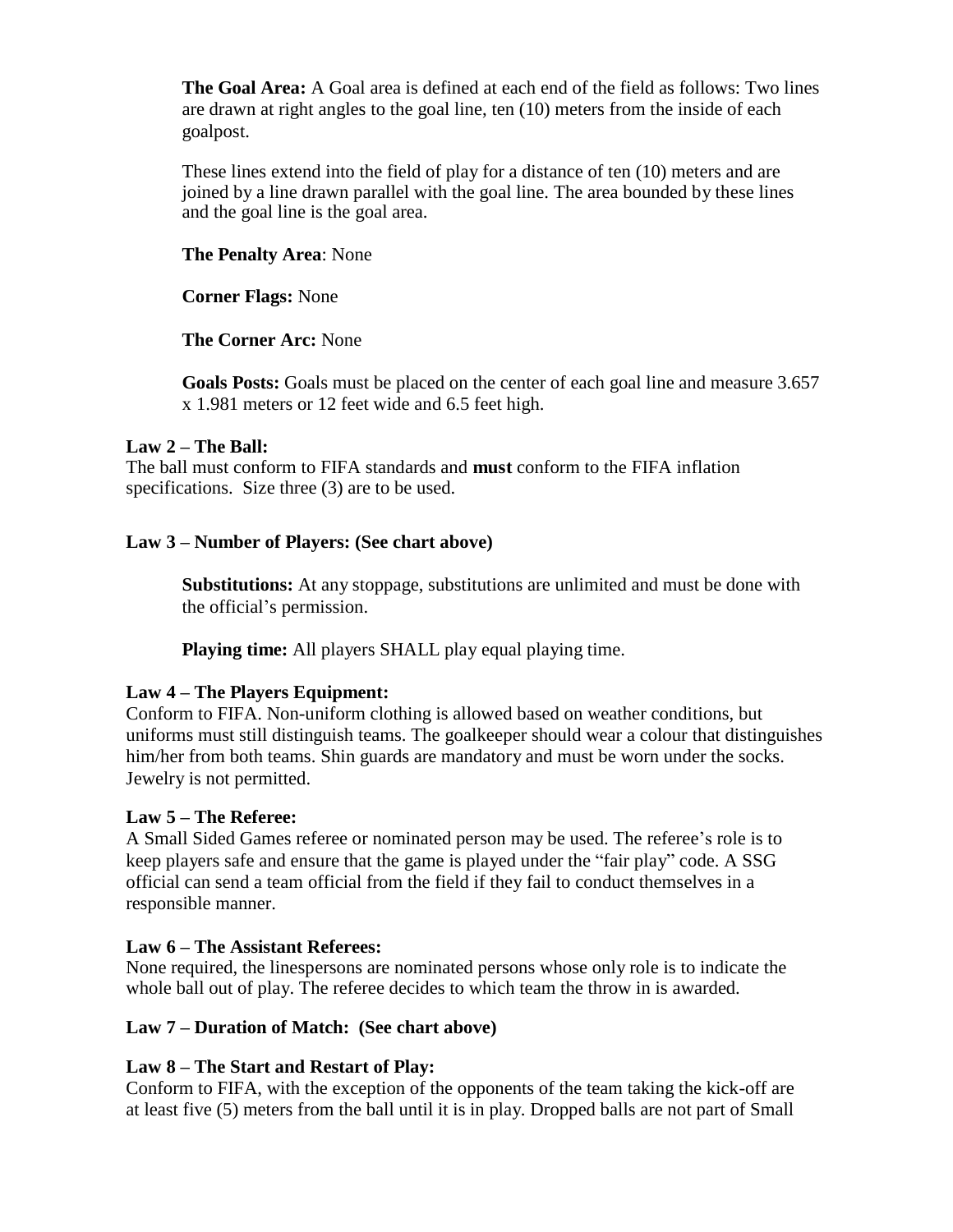Sided Games Program at this age group and an indirect free kick will be awarded to the team who had possession when the play was stopped.

# **Law 9 – The Ball In and Out of Play:** Conform to FIFA.

# **Law 10 – The Method of Scoring:** Conform to FIFA.

# **Law 11 – Offside:** None

# **Law 12 – Fouls and Misconduct:**

Conform to FIFA with the exception that all fouls shall result in an indirect free kick. The referee or nominated person must explain ALL infringements to the offending player. No cards are shown for misconduct. An indirect free kick is awarded to the opposing team at the center spot on the halfway line if a goalkeeper punts or drop-kicks the ball in the air from his/her goal area into the opponent's goal area. If a player intentionally strikes, deliberately kicks or spits at an opponent, this player must be substituted and will not be permitted to participate further during the game. The coach should inform the player as to why and correct these actions.

#### **Law 13 – Free Kicks:**

Conform to FIFA with the exceptions that all kicks are indirect and all opponents are at least five (5) meters from the ball until it is in play.

#### **Law 14 – The Penalty Kick:** None

#### **Law 15 – The Throw-In:** Conform to FIFA.

#### **Law 16 – The Goal Kick:**

At U-8, the Tri-Cities League has agreed to have the opposing team move to the half-way line on all goal kicks.

Unlike FIFA, a goal cannot be scored directly from a goal kick.

# **Law 17 – The Corner Kick:**

Conform to FIFA with the exception that opponents remain at least five (5) meters from the ball until it is in play.

Unlike FIFA, a goal cannot be scored directly from a corner kick.

# **Under 9 & Under 10 Playing Rules**

# **Law 1 – The Field of Play (See Chart Above)**

**Field Markings:** Distinctive lines not more than fifteen (15) centimeters wide. The field of play is divided into two halves by a halfway line. The center mark is indicated at the midpoint of the halfway line. A circle with a radius of eight (8) meters is marked around it.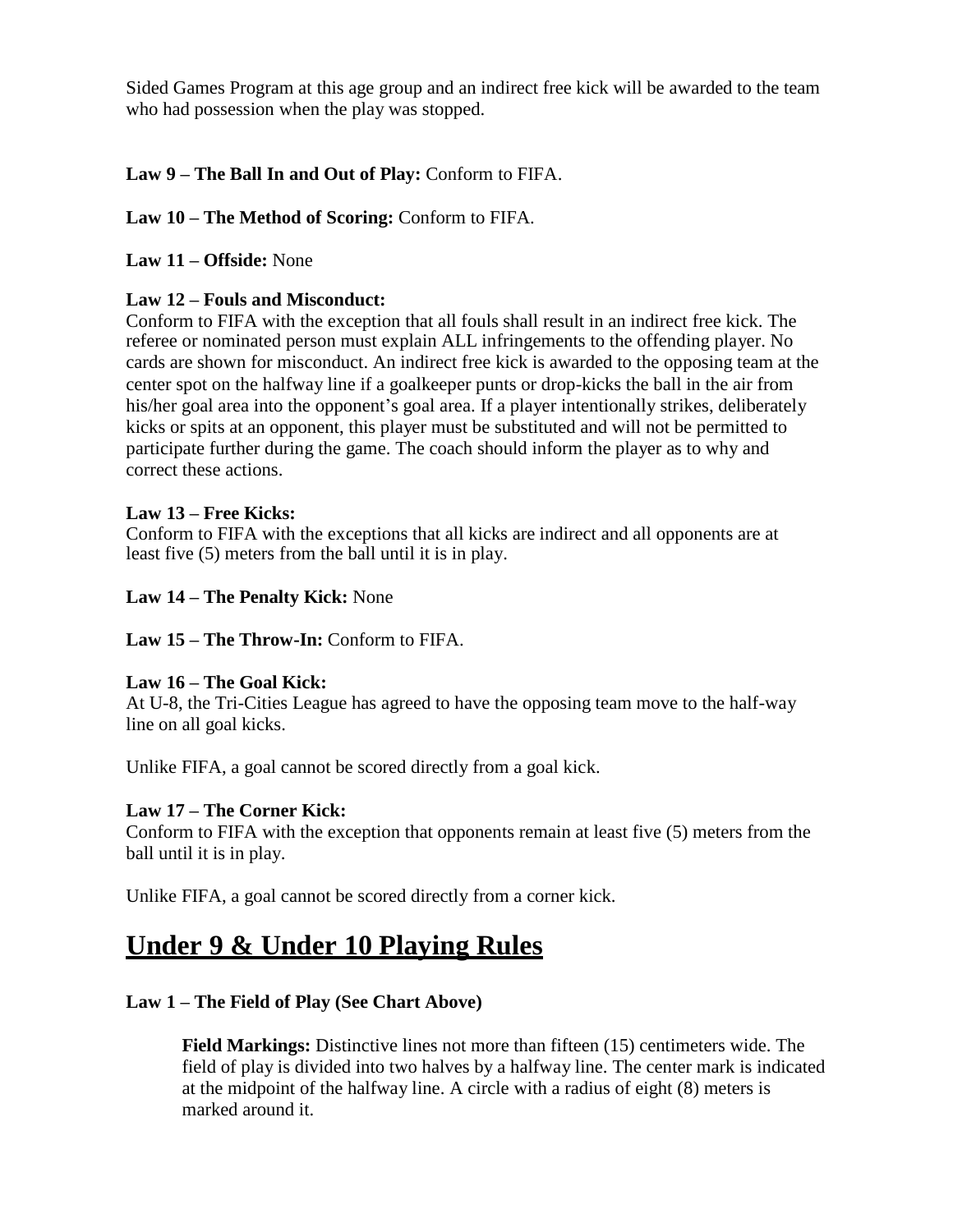**The Goal Area:** A Goal area is defined at each end of the field as follows: Two lines are drawn at right angles to the goal line, ten (10) meters from the inside of each goalpost.

These lines extend into the field of play for a distance of ten (10) meters and are joined by a line drawn parallel with the goal line. The area bounded by these lines and the goal line is the goal area.

# **The Penalty Area**: None

**Corner Flags:** None

**The Corner Arc:** None

**Goals Posts:** Goals must be placed on the center of each goal line and measure 3.657 x 1.981 meters or 12 feet wide and 6.5 feet high.

#### **Law 2 – The Ball**:

The ball must conform to FIFA standards and **must** conform to the FIFA inflation specifications. Size four (4) balls are to be used.

# **Law 3 – The Number of Players:**

A match is played by two teams, each consisting of not more than six/seven players, one of whom is the goalkeeper. Players will take equal turns to play in all field positions including the goalkeeper position that must be rotated at half time. It is not necessary that all players play in the goalkeeper position during a single game. A match may not start if either team consists of fewer than five players one of whom is the goalkeeper.

**Substitutions:** At any stoppage, substitutions are unlimited and must be done with the officials' permission.

**Playing time:** All players SHALL play equal playing time.

#### **Law 4 – The Players Equipment:**

Conform to FIFA. Non-uniform clothing is allowed based on weather conditions, but uniforms must still distinguish teams. The goalkeeper should wear a colour that distinguishes him/her from both teams. Shin guards are mandatory and must be worn under the socks. Jewelry is not permitted.

#### **Law 5 – The Referee:**

A Small Sided Games referee or nominated person may be used. The referee's role is to keep players safe and ensure that the game is played under the "fair play" code. A SSG official can send a team official from the field if they fail to conduct themselves in a responsible manner.

#### **Law 6 – The Assistant Referees:**

None required, the linespersons are nominated persons whose only role is to indicate the whole ball out of play. The referee decides to which team the throw in is awarded.

# **Law 7 – The Duration of the Match: (See chart above)**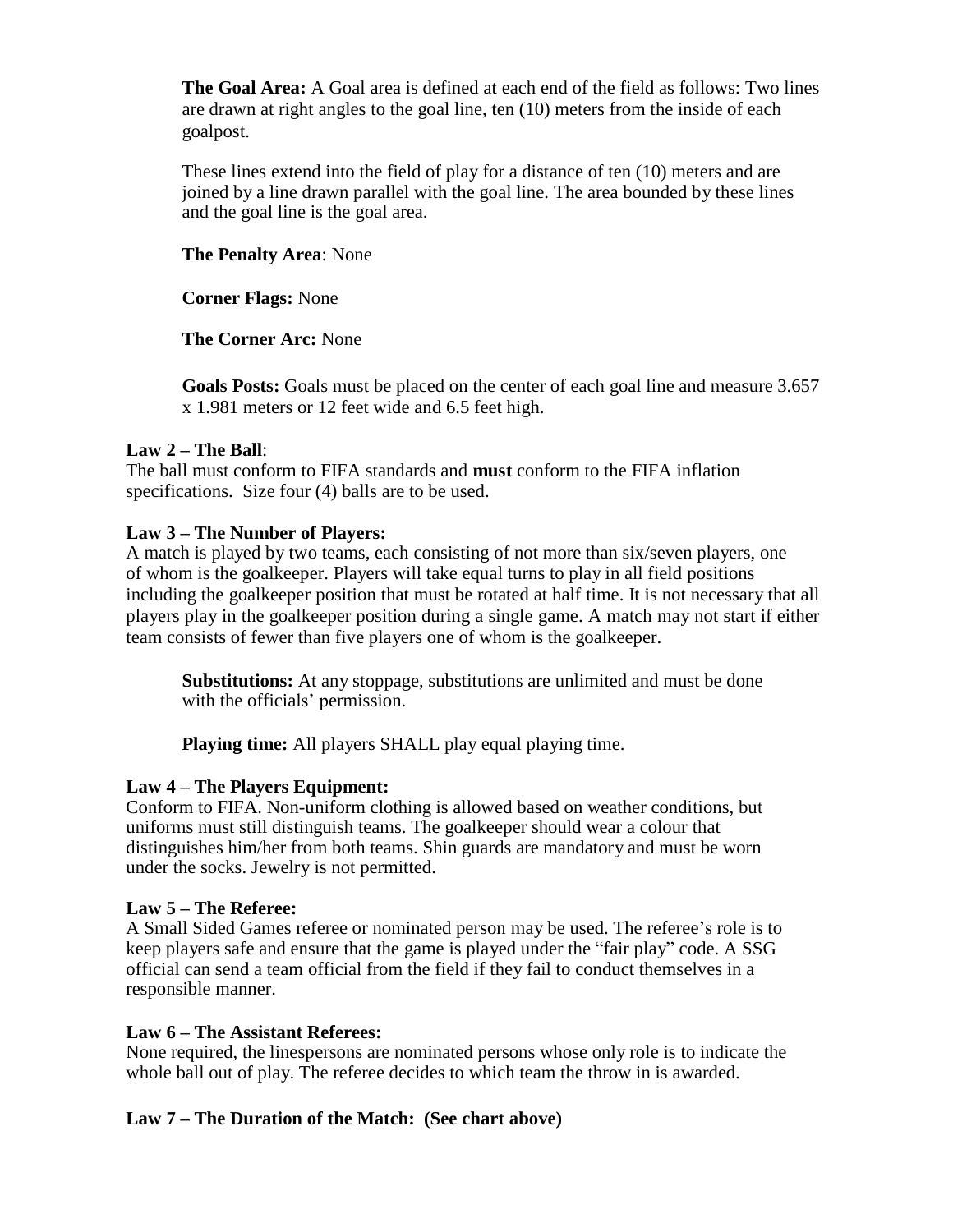**Law 8 – The Start and Restart of Play:** Conform to FIFA with the exception of the opponents of the team taking the kick-off are at least eight (8) meters from the ball until it is in play. Dropped balls are not part of Small Sided Games Program at this age group and an indirect free kick will be awarded to the team who had possession when the play was stopped.

# **Law 9 – The Ball In and Out of Play:** Conform to FIFA

# **Law 10 – The Method of Scoring:** Conform to FIFA.

### **Law 11 – Offside:** None

# **Law 12 – Fouls and Misconduct:**

Conform to FIFA with the exception that all fouls shall result in an indirect free kick. An indirect free kick is awarded to the opposing team at the center spot on the halfway line if a goalkeeper punts or drop-kicks the ball in the air from his/her goal area into the opponent's goal area. No cards shown for misconduct. If a player intentionally strikes, deliberately kicks or spits at an opponent, this player must be substituted and will not be permitted to participate further during the game. The coach should inform the player as to why and correct these actions.

# **Law 13 – Free Kicks:**

Conform to FIFA with the exception that all free kicks are indirect. All opponents are at least eight (8) meters from the ball.

### **Law 14 – The Penalty Kick:** None

#### **Law 15 – The Throw-In:** Conform to FIFA

#### **Law 16 – The Goal Kick:**

At U-9 & U-10 Divisions, the Tri-Cities League has agreed to have the opposing team move to the half-way line on all goal kicks.

Unlike FIFA, a goal cannot be scored directly from a goal kick.

#### **Law 17 – The Corner Kick:**

Conform to FIFA with the exception that opponents remain at least eight (8) meters from the ball until it is in play.

Unlike FIFA, a goal cannot be scored directly from a corner kick.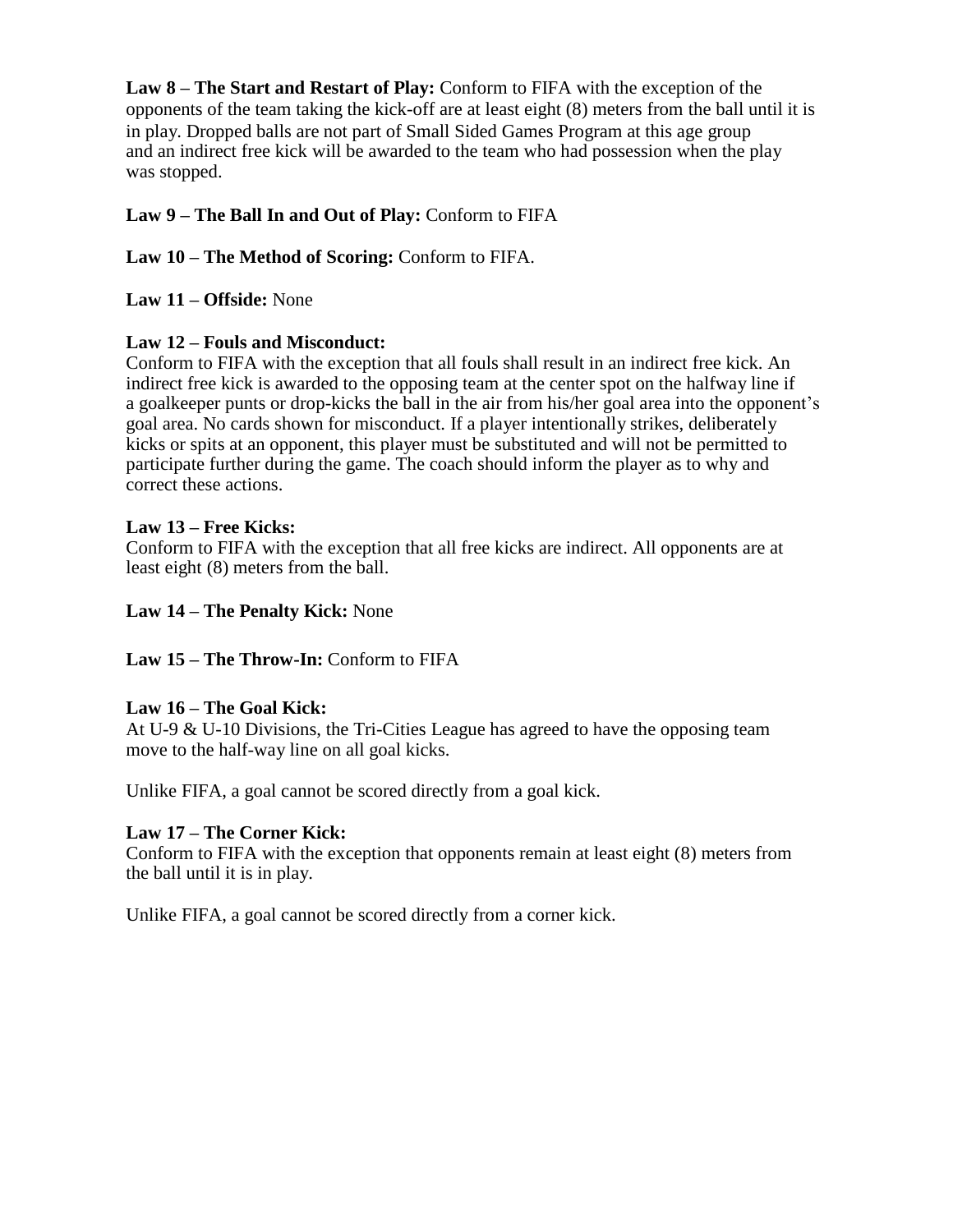# **Under 11 & Under 12 Playing Rules**

# **Law 1 – The Field of Play: (See Chart Above)**

**Field Markings:** Distinctive lines not more than fifteen (15) centimeters wide. The field of play is divided into thirds and by a half way line with a center spot that is located at the midpoint. A circle with a radius of nine (9) meters may, but not mandatory, be marked around it. An offside line parallel to the centerline should be marked from touch line to touch line at the attacking third at each end of the field.

#### **NB: All field markings may be marked by the means of cones and/or painted lines.**

**Goal Area:** None

**The Penalty Area:** A penalty area is defined at each end of the field as follows: Two lines are drawn at right angles to the goal line, eleven (11) meters from the inside of each goalpost. These lines extend into the field of play for a distance of eleven (11) meters and are joined by a line drawn parallel with the goal line. The area bounded by these lines and the goal line is the penalty area. Within each penalty area a penalty mark is made nine (9) meters from the midpoint between the goalposts and equidistant to them.

**Corner Flags:** Conform to FIFA if used, they however are not mandatory

**The Corner Arc:** Conform to FIFA if marked, they however are not mandatory

**Goals Posts:** Goals must be placed on the center of each goal line and measure 5.486 x 1.981 meters - 18 feet wide and 6.5 feet high.

#### **Law 2 – The Ball:**

The ball must conform to FIFA standards and **must** conform to the FIFA inflation specifications. Size four (4) are to be used.

# **Law 3 – The Number of Players**

A match is played by two teams, each consisting of not more than eight (8) players, one of whom is the goalkeeper. A match may not start if either team consists of fewer than seven players one of whom is the goalkeeper. All players shall play equal playing time.

**Substitutions:** At any stoppage, substitutions are unlimited and must be done with the officials' permission.

#### **Law 4 – The Players Equipment:**

Conform to FIFA. Non-uniform clothing is allowed based on weather conditions, but uniforms must still distinguish teams. The goalkeeper should wear a colour that distinguishes him/her from both teams. Shin guards are mandatory and must be worn under the socks. Jewelry is not permitted.